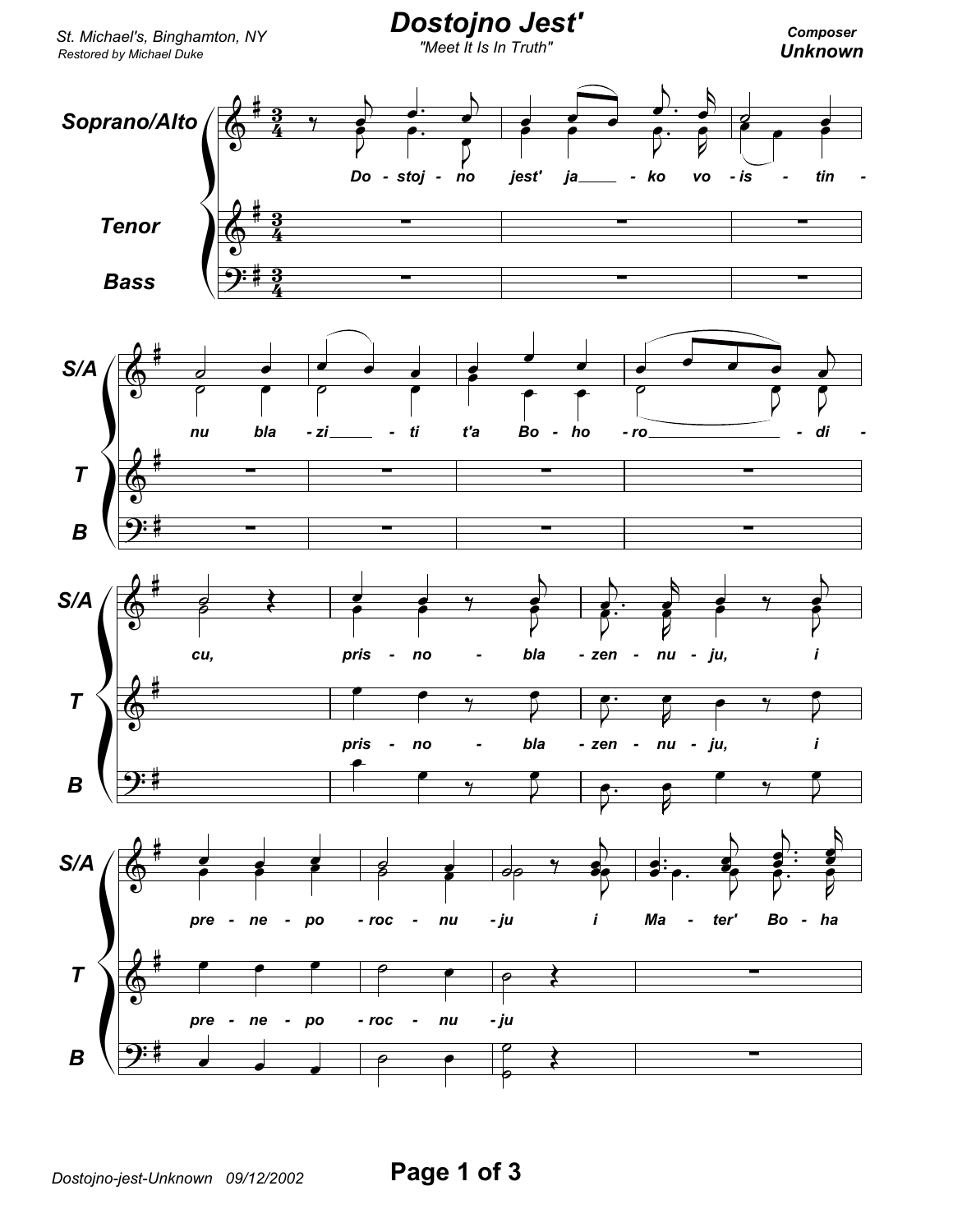

Dostojno-jest-Unknown 09/12/2002